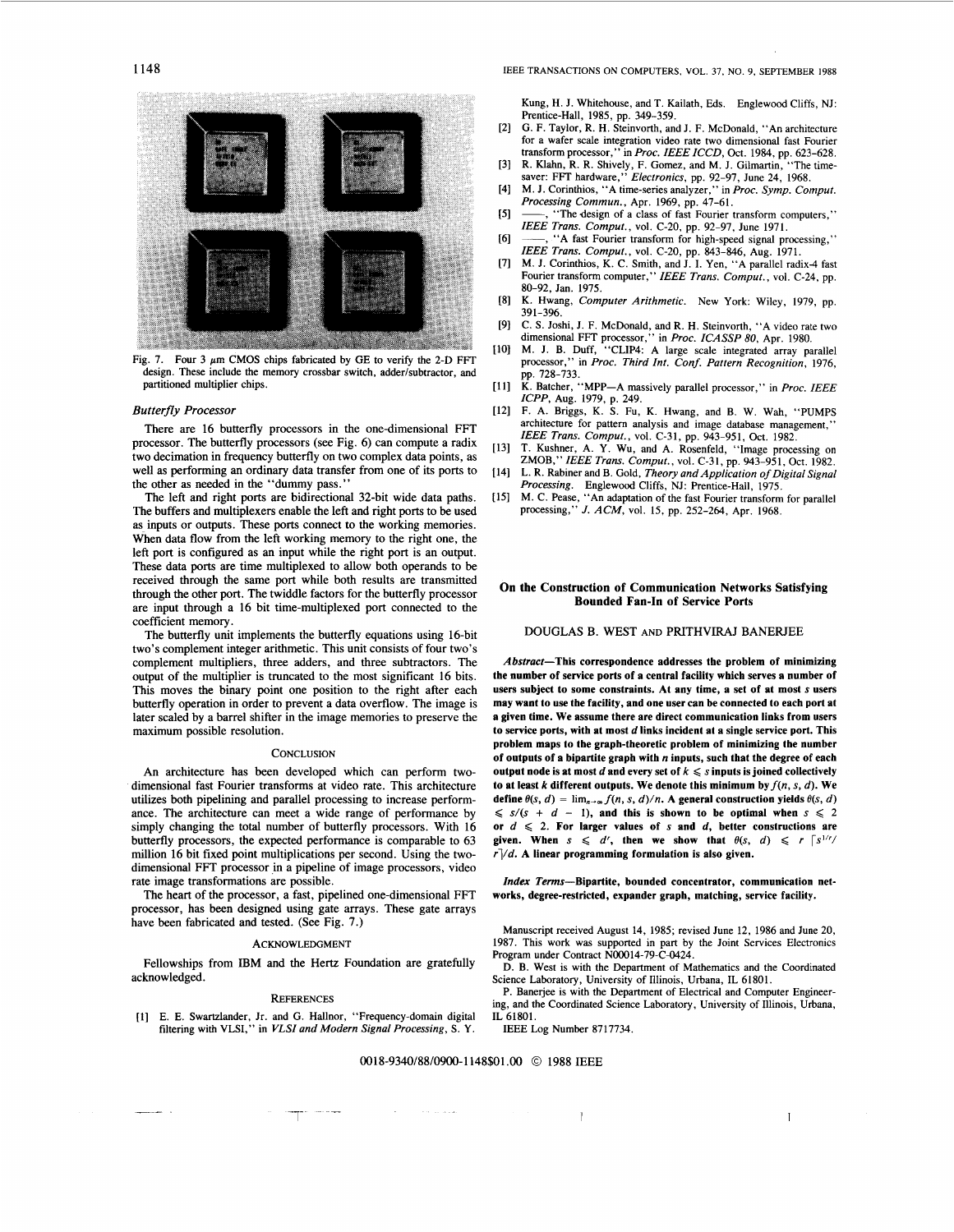#### I. INTRODUCTION

Imagine  $n$  users trying to communicate with a central facility that has  $m$  service ports. At any time, a set of at most  $s$  users may want to use the facility, and one user can be connected to each port at a given time. We assume there are direct communication links from users to service ports, with at most *d* links incident to a single service port. This constraint on degree may model a fan-in limitation of some circuitry at the service port. The problem is to satisfy the constraints with the minimum number of service ports.

More formally, given positive integers *n,* s, and *d,* we seek the minimum  $m$  allowing a bipartite graph with  $n$  input nodes,  $m$  output nodes of degree at most  $\tilde{d}$ , and each set of s inputs matchable to s distinct outputs. By Hall's Theorem on matching in bipartite graphs, this is the same as having each set of  $k \leq s$  users joined to at least k outputs. Call this the  $(s, d)$ -matching problem, and let  $f(n, s, d)$  be the minimum value of m.

The efficiency of the construction is described by the ratio  $m/n$ , so we let  $\theta(n, s, d) = f(n, s, d)/n$ . It also makes sense to define  $\theta(s, d)$  $= \lim_{n\to\infty} \theta(n, s, d)$ , because a solution for any given  $(n_0, s, d)$  can be replicated, with the leftover inputs connected straight across, to obtain  $\theta(n, s, d) < \theta(n_0, s, d) + n_0/n$ . This is useful in proving lower bounds, because for  $\theta(s, d)$  we may assume the components of an optimal graph all have the same input-output ratio.

In Section III, we present a simple construction for general  $(s, d)$ yielding  $\theta(s, d) \leq s/(s + d - 1)$ , which is of interest only because it is optimal for  $s \le 2$  and  $d \le 2$ . Here we also present a construction useful whenever s is not arbitrarily larger than  $d$ , i.e.,  $s \le d^r$ . This yields  $\theta(d', s, d) \le r[s^{1/r}/r]/d$ . Compare this to the trivial lower bound  $\theta(s, d) \geq 1/d$ . If s is bounded in terms of *d* by log  $s \leq \log d$ loglog *d*, then putting  $r = \lceil \log d \rceil$  yields  $\theta(d^r, s, d) \leq \lceil \log d \rceil / d$ . We have not chosen the base of the logarithm here; choosing the largest base that satisfies  $\log s \leq \log d$  loglog *d* will yield the best upper bound on  $\theta(s, d)$  obtainable from this construction. One would like to choose *d* as a base to make the upper bound equal the lower bound, but this can only be done when  $s = 1$ .

We present one further construction useful when *d* is large. In particular, if  $d = (s - 1)\binom{m-1}{s-2}$  for some m, then  $\theta(s, d) \leq (s - 1)$ / *d.* Call integers of the form  $(s - 1)(\binom{m-1}{s-2})$  *special numbers.* Since  $\theta(s, d)$  is decreasing in *d*, this yields  $\theta(s, d) \leq (s - 1)/q$ , where *q* is the largest special number less than or equal to *d.* Finally, Section IV returns to small cases to mention some numerical results from a linear programming formulation.

#### 11. RELATION TO PREVIOUS WORK

The constructions for fixed s and *d* have the ratio m/n going to 1 as s grows. However, related to this problem is an important and wellstudied problem in which  $\theta(n, s, d)$  is of interest for a fixed value of  $\alpha = s/n$  rather than fixed s. Work in this area began with graphs called *concentrators*, first studied by Pinsker [10] and Margulis [9]. Variants of this problem include the design of connectors [12], nonblocking networks [5], [6], generalized connectors [12], and expanders [l], [2], [8], [13]. More clearly related to our problem is the subsequent  $(n, \theta, k, \alpha, c)$ -bounded strong concentrator defined by Gabber and Galil [8] to be a bipartite graph with  $n$  inputs,  $\theta n$ outputs, and at most  $kn$  edges, such that any set *S* of at most  $\alpha n$ inputs has at least  $c|S|$  neighbors. (Our graphs are  $(n, m/n, dm/n,$  $s/n$ , 1)-bounded strong concentrators.) These graphs can be used in a recursive construction of *superconcentrators,* originally defined by Valiant  $[14]$ , which are networks with *n* inputs and *n* outputs that have vertex-disjoint paths from any set of inputs to any set of outputs of the same size. One wishes to construct these graphs, which have many applications, with a small number of edges. One can construct an n-superconcentrator from an *(n,* k, *t, a,* 1)-bounded strong concentrator and a  $\theta n$  superconcentrator [11], hence the desire to minimize  $\theta$ . Increasing  $\alpha$  allows saving some edges in the recursive construction.

We have no new constructions to present for this situation; we merely cite results from the theory of concentrators that apply here. The simplest and most interesting case is  $\alpha = s/n = 1/2$ , treated by Pippenger [11].

 $\sim$ 

Lemma [11]: For every m there exists a bipartite graph with  $6m$ inputs and  $4m$  outputs in which every input has degree at most  $6$ , every output has degree at most 9, and every set of at most  $3m$ outputs is matchable.

In other words,  $\theta(6m, 3m, 9) \le 2/3$ . The surprise here is that for  $d = 9$ ,  $\theta(n, \alpha n, d)$  does not go to 1 as  $n \to \infty$ , whereas we have proved that for  $d = 2$  it goes to 1. Chung [6] later obtained a more general result which is not restricted to a single value of *d,* and which showed that, for sufficiently small  $\alpha$  and sufficiently large *n*,  $\theta(n, \theta)$  $\alpha n$ , *d*)  $\leq 5/6$  when  $d = 6$ .

*Lemma* [6]: Let *m*, *t*, *a*, and *b* be integers with  $a \ge b \ge 2$ , and choose a real number  $0 < \alpha < 1$ . If m is sufficiently large and the conditions below hold, then there exists a bipartite graph with  $n =$ *am* inputs, *bm* outputs, input degree *bt,* output degree *d* = *at,* and every set of at most  $s = \alpha n$  inputs matchable. Let  $H(z)$  be the entropy function  $-z \log z - (1 - z) \log (1 - z)$ . The conditions are

$$
t>\frac{H(\alpha)+(b/a)H(a\alpha/b)}{bH(\alpha)-\alpha aH(b/a)}\qquad \alpha<\frac{b(b-2)}{ab-a-b}\qquad bt>4.
$$

It must be noted that these are nonconstructive results obtained from counting arguments. It is important to discuss some of the constructive results in this related area as well for other values of *d.* 

Margulis [9] described a family of explicit bipartite graphs *H*  which consist of an ordered pair *(A, B)* of sets of nodes. Let m be an integer greater than 1 and let  $Z_m$  be the ring of residues modulo m. Let  $A_m$  and  $B_m$  be  $Z_m \times Z_m$ . Each element  $(x, y)$  of  $A_m$  is connected to the following five elements of  $B_m$ : a)  $(x, y)$ , b)  $(x + 1, y)$ , c)  $(x, y)$  $+$  1), d)  $(x + y, y)$ , e)  $(-y, x)$ . Margulis showed by the theory of group representations that there exists a constant  $g > 0$  such that for  $n = m^2$  and  $m = 1, 2, \dots, H_n$  is an  $(n, 5, g)$  expander.  $(An(n, k,$ *c)* expander is a k-regular bipartite graph on the set of n input and *n*  output vertices such that every set of  $x \le n/2$  inputs is joined by edges to at least  $x + c(1 - x/n)x$  different outputs.)

Angluin [4] proposed an extension of the construction of Margulis by using three instead of five linear transformations of  $Z_m \times Z_m$ : a)  $(x, y)$ , b)  $(x + y, y)$ , c)  $(y + 1, -x)$ . This construction yielded  $(n,$ **3, g)** expanders.

Alon *et al.* [3] gave the construction of  $(n, k, g)$  expanders for  $k$  $= 4, 6, 8, 12$  by using k linear transformations on  $Z_m$  similar to Margulis.

In addition, Alon *et al.* [2] proposed the construction of  $(n, k + 1,$ **g)** expanders from k-regular Cayley graphs on n vertices using the concept of double covers of graphs.

Gabber and Galil [8] gave explicit constructions of bounded strong concentrators from linear expanders. Let  $p$  be a fixed natural number, and *n* be a natural number such that  $np/(p + 1)$  is an even square. They constructed a bipartite graph with *n* inputs and  $np/(p + 1)$ outputs. The inputs are partitioned into two disjoint parts, the big one of size  $np/(p + 1)$  and the small one of size  $l = n/(p + 1)$ . The big part and the outputs are connected by an  $(np/(p + 1), k, 2/(p-1))$ **1))** expander. Every output is connected to exactly one input in the small part. For every  $j = 0, 1, \cdots p - 1$ , outputs numbered  $jl + 1$ ,  $j\ell + 2, \dots, (j + 1)\ell$  are connected to inputs numbered 1, 2,  $\dots, l$ in the small part. Gabber and Galil showed that the resultant graph is an  $(n, p/(p + 1), k', 1/2)$ -bounded concentrator, where  $k' = (k)$  $+ 1$ ) $p/(p + 1)$ . In our context,

#### $h(n, s, d) = p/(p+1) < 1$ .

From the above results, we make some observations about our problem of constructing bipartite graphs with minimum ratio of output to input nodes  $\theta(n, s, d)$  satisfying bounded degree *d* of the output nodes, and the condition that each set of s inputs is matchable to *s* distinct outputs. We can conclude that  $\theta(n, s, d) < 1$  from Alon's result for  $d = 13$ , from Pippenger's result for  $d = 9$ , Alon's result for  $d = 8$ ,  $d = 7$ , from Chung's and Margulis' result for  $d =$ 6, Alon's result for  $d = 5$ , Angluin's result for  $d = 4$ . Also, from the existence of general k-regular expanders from Alon's result [2] combined with the construction of concentrators from [8] which have degree of output nodes =  $k + 1$ , we can conclude that  $\theta(n, s, d) < 1$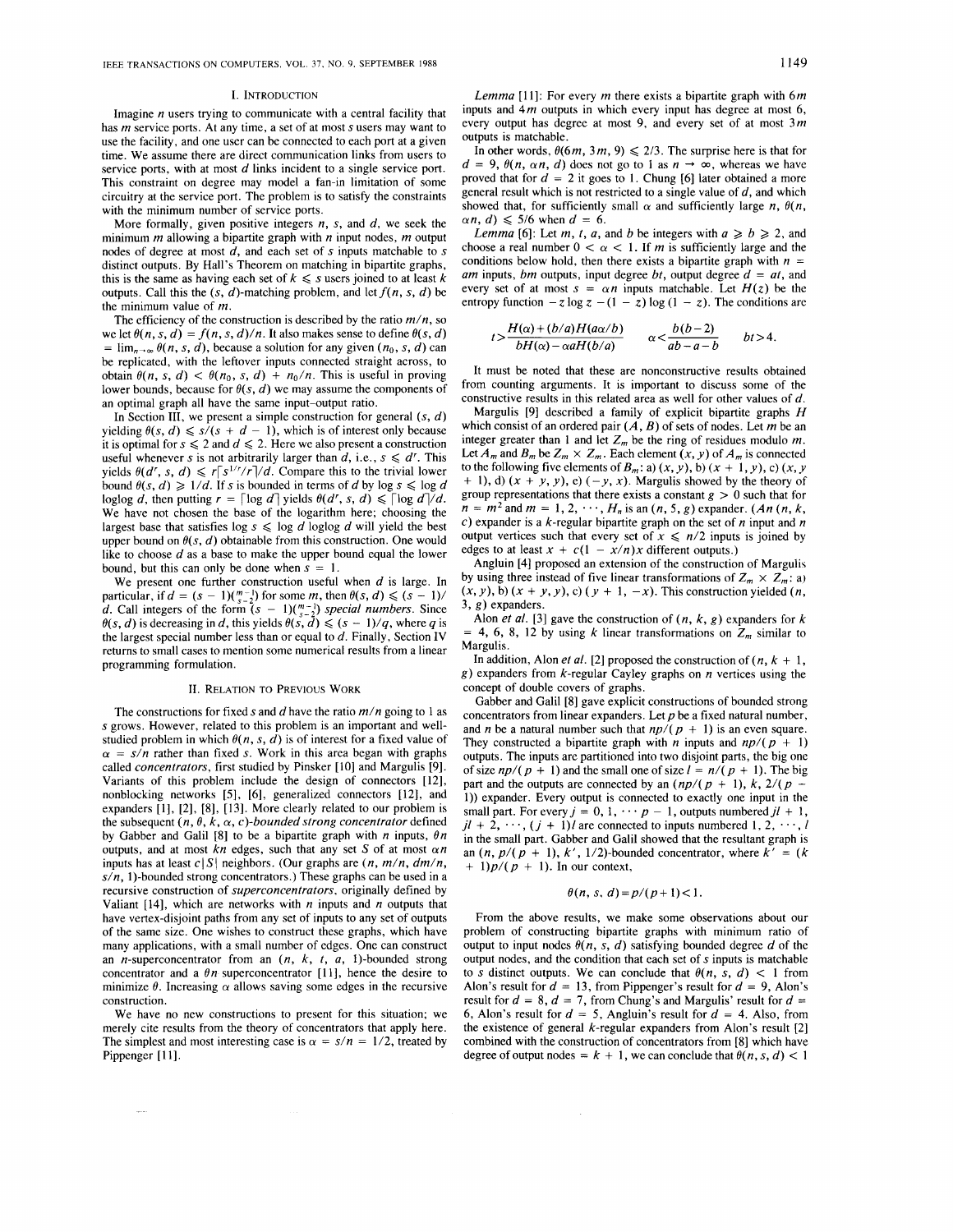for all  $d = k + 1$  for which k-regular expanders exist. Angluin [4] has shown that Margulis' [9] construction of linear expanders from linear transformations in  $Z_m$  is not valid for  $k = 2$ . Hence, we cannot say anything about the value of  $\theta(n, s, d)$  for  $d = 3$  from the above results.

In this correspondence, we give some general constructions of bipartite graphs satisfying the s-matching condition for a fixed value of s rather than a fixed value of  $\alpha = s/n$  which was done by other researchers.

## **III.** SMALL VALUES OF *S*

In this section, we focus on explicit constructions, which are useful when s is not too large. We begin with a construction that is not very good in general, but is valid for all  $(s, d)$  and is optimal when  $s \leq 2$ or  $d \leqslant 2$ .

Theorem 1:  $\theta(s, d) \leq s/(s + d - 1)$ , with equality when  $s \leq 2$ or  $d \leqslant 2$ .

Proof. The construction. By the remark in the Introduction, it suffices to provide a component with  $s + d - 1$  inputs and *s* outputs. Construct such a component by joining output  $y_j$  to inputs  $x_j$ ,  $\cdots$ ,  $X_{i+d-1}$ . This component has the  $(s, d)$ -matching property, because the matching  $M = \{x_i, y_i: 1 \leq i \leq d\}$  can be altered iteratively to satisfy any set *S* of at most *s* inputs as follows. For  $i = 1, \dots, d$  -1, if  $x_iS$  and  $x_i$  is the  $t + 1$ th input missed by S, alter the current M by replacing  $\{x_j, y_{j-i} : i \le j \le d + t\}$  by  $\{x_{j+1}, y_{j-i} : i \le j \le d + t\}$ t}.

Optimality for  $s \leq 2$ , i.e.,  $\theta(n, 2, d) \geq 2/(d + 1)$  (obvious for s  $= 1$ : Consider a component G of an optimal graph on *n* inputs. G has k inputs and  $m = \theta k$  outputs. Let t be the number of inputs in G having degree 1; call them *leaves*. By the pigeonhole principle,  $m \geq$ t, else there is an unsatisfied pair of leaves. This means showing  $t \geqslant$  $2k/(d + 1)$  will complete the proof. If  $t < 2k/(d + 1)$ , we get a contradiction by counting edges of G. Counting them by inputs yields at least  $t + 2(\tilde{k} - t) = 2\tilde{k} - t > 2kd/(d + 1)$ . Counting them by outputs yields at most  $dm = d \theta k$ . Together these imply  $\theta \ge 2/(d +$ 1).

Optimality for  $d = 2$ , i.e.,  $\theta(n, s, 2) \geq s/(s + 1)$  (obvious for d  $= 1$ : Again, consider an optimal component G with k inputs and m  $= \theta k$  outputs. We may assume  $k > s$ , else  $\theta \ge 1$ . Again we count edges. Since the component is connected, there must be at least *m* +  $k - 1$ , but there are at most 2*m*. Hence,  $m \ge k - 1$ , or  $\theta \ge (k - 1)$ *0*   $1)/k \ge s/(s + 1).$ 

*Example 1:* We give an example construction for  $s = 4$ ,  $d = 3$ . Then there are six input nodes and four output nodes. Output node 1 is connected to input nodes **1,2,3;** output node 2 is connected to 2,3, **4;** output node **3** is connected to inputs **3, 4, 5;** output node **4** is connected to inputs **4,** *5,* 6.

Now we suppose *d* is somewhat larger, but we prevent s from growing arbitrarily in relation to  $d$ , i.e.,  $s \le d'$ . For this case, we provide only a construction. Ignoring the ceiling brackets may make it look essentially optimal, since the degree restriction places a trivial lower bound of  $1/d$  on  $\theta(s, d)$  and  $s^{1/r}$  can be made arbitrarily small by letting r grow, but  $\lceil s^{1/r}/r \rceil$  cannot be less than 1, and there is certainly no further improvement after reaching that point.

Theorem 2: For  $s \le d^r$ ,  $\theta(d^r, s, d) \le r[s^{1/r}/r]/d$ .

Proof: We construct a component using *dr* inputs and  $rd^{r-1}\lceil s^{1/r}/r \rceil$  outputs. Arrange the inputs in an r-dimensional array with side *d.* Assign an output to the *d* inputs in each one-dimensional with side *d*. Assign an output to the *d* inputs in each one-dimensional row of the array, i.e., fixing  $r - 1$  coordinates. We use  $\lceil s^{1/r}/r \rceil$  copies of this set of  $rd^{r-1}$  outputs. The outputs all have degree *d*; w need only verify that every set of at most s inputs is satisfied.

Each input neighbors r outputs in each copy. Given a set of  $k \le s$  inputs, suppose its positions in the array meet  $p = \sum p_i$  outputs in each copy,  $p_i$  in the *i*th direction. Then it has  $p\lceil s^{1/r}/r \rceil$  output neighbors. For a given  $k$ ,  $p$  is minimized when the positions are arranged in an *r*-dimensional cube of side  $k^{(r-1)/r}$ . In particular,  $p \geqslant$ *0*   $rk^{(r-1)/r}$ . This implies  $p\lceil s^{1/r}/r \rceil \geq k$ , as desired.

Example 2: We show a construction for  $d = 4$ ,  $r = 3$ , and  $s = 8$ . We consider a three-dimensional array of input nodes, with each side of the cube having four nodes. Hence, the array represents *64* nodes.

mp.

We define  $3 \times 16 \times \lceil 2/3 \rceil = 48$  output nodes. Each output node is connected to four input nodes in each one-dimensional row of the array. The outputs have degree **4.** 

Remarks: 1) We can do a bit better by not using identical copies of the outputs, but rather distributing them differently over the coordinates in each copy. For example, in the jth copy, let the input sets covered by an output be a point  $x$  and all translates of  $x \mod d$  by  $(t_{1,j}, \dots, t_{r,j})$ , where  $t_{ij}$  is 0 or relatively prime to *d*. By appropriate choice of the  $t_{ij}$ , an s set configured to hit the minimum number of outputs in one copy will hit more than the minimum in other copies. In other words, fewer copies **will** be needed. Similarly, we can shave a little off the outputs in each copy when  $s^{1/r}/r$  is just a little more **than an** integer.

2) The fact that this construction is valid for an arbitrary number of dimensions suggests that it may be possible to improve on the expander graphs of **[8]** and [9] by generalizing their constructions to higher dimensions. Also, the expander graphs themselves may yield better constructions for the graphs studied here.

Finally, since this construction only yields  $\theta(s, d) \leq \log d/d$  for large *d* and fixed *s*, we present another that yields about  $(s - 1)/d$ . As noted in the Introduction, we get  $\theta(s, d) \leq (s - 1)/q$ , where q is the largest special number less than or equal to *d.* 

Theorem 3: If  $d = (s - 1)\binom{m-1}{s-2}$ , then  $\theta(s, d) \leq (s - 1)/d$ .

*Proof:* We construct a component with *m* outputs and  $n = (s -$ 1)( $\binom{m}{s-1}$ ) inputs. Partition the inputs into  $\binom{m}{s-1}$  disjoint classes of  $s - 1$ inputs each. Put these classes in 1-1 correspondence with the subsets of size  $s - 1$  of the outputs. For each output set of size  $s - 1$ , join each of its vertices to each of the vertices in the corresponding class of  $s - 1$  inputs.

Any set of inputs in a single class has size at most  $s - 1$  and has s - 1 output neighbors. On the other hand, any set of inputs intersecting more than one class has at least two distinct sets of  $s - 1$ neighbors, hence at least **s** neighbors altogether. Furthermore, since each output belongs to  $\binom{m-1}{s-2}$  sets of size  $s - 1$ , each output has each output belongs to  $\binom{n-1}{s-2}$  sets of size  $s - 1$ , each output has degree  $(s - 1)\binom{n-1}{s-2}$ . Finally,  $m/n = m/(s - 1)\binom{m}{s-1} = m/2$ degree  $(s - 1)(\frac{n}{s-2})$ . Finally,  $m/n = m/(s - 1)(\frac{n-1}{s-1}) = m/n$ <br>  $m(\frac{m-1}{s-2}) = (s - 1)/d.$ 

Example 3: We now give an example construction for  $m = 4$ outputs and  $n = 12$  inputs for  $s = 3$ . Partition the inputs into six disjoint classes of two each: (1,2}, **(3,4},** *{5,6},* (7, **8},** (9, lo}, { 11, 12). Put these classes into 1-1 correspondence with the subsets of size 2 of the outputs  $1-4$  (there are six such subsets:  $\{1, 2\}$ ,  $\{1, 3\}$ , (1, **4},** {2, **3);** (2, **4}, (3, 4)).** For each output set of size **2,** join each of its vertices to each of the vertices of the corresponding class of two inputs. Specifically, we connect output node 1 to input nodes 1,2, **3,4, 5,** 6; output node 2 to input nodes 1,2, **7,** 8, 9, 10; output node 3 to input nodes 3, **4,** 7, **8,** 11, 12; and output node **4** to input nodes *5,* 6, 9, 10, 11, **12.** Each output node has degree 6.

#### **IV.** INTEGER PROGRAMMING FORMULATION

The constraints and objective of the **(s,** d)-matching problem can be formulated as a 0, 1-integer programming problem with linear constraints. It is a "multicovering" problem; the dual is a weighted packing problem.

To define the program, note that we may assume all the outputs have degree *d,* since extra edges thrown in cannot hurt. In running the programs, we have considered only the class of graphs where no output nodes share the same neighborhoods. We have not proved that the optimal configuration is of this type. We associate with each potential output one of the *d* subsets of the *n* inputs. We want to choose the minimum number of these that will satisfy the constraints.

The constraint matrix is the incidence matrix between the *d* subsets of the inputs (corresponding to possible output neighborhoods) and the subsets of size at most s of the inputs. The constraint for a set of size  $k$  is that it intersect at least  $k$  of the chosen output neighborhoods. Hence, the constraints look like  $\Sigma_i x_i a_i$ ,  $s \geq |S|$ , and the objective function is min  $\Sigma x_i$ .

In Table I, we show the optimal number of outputs for some small values of *n,* with s and *d* varying from **3** to 5. These are the results of an integer linear program run using a Multipurpose Optimization

1 1